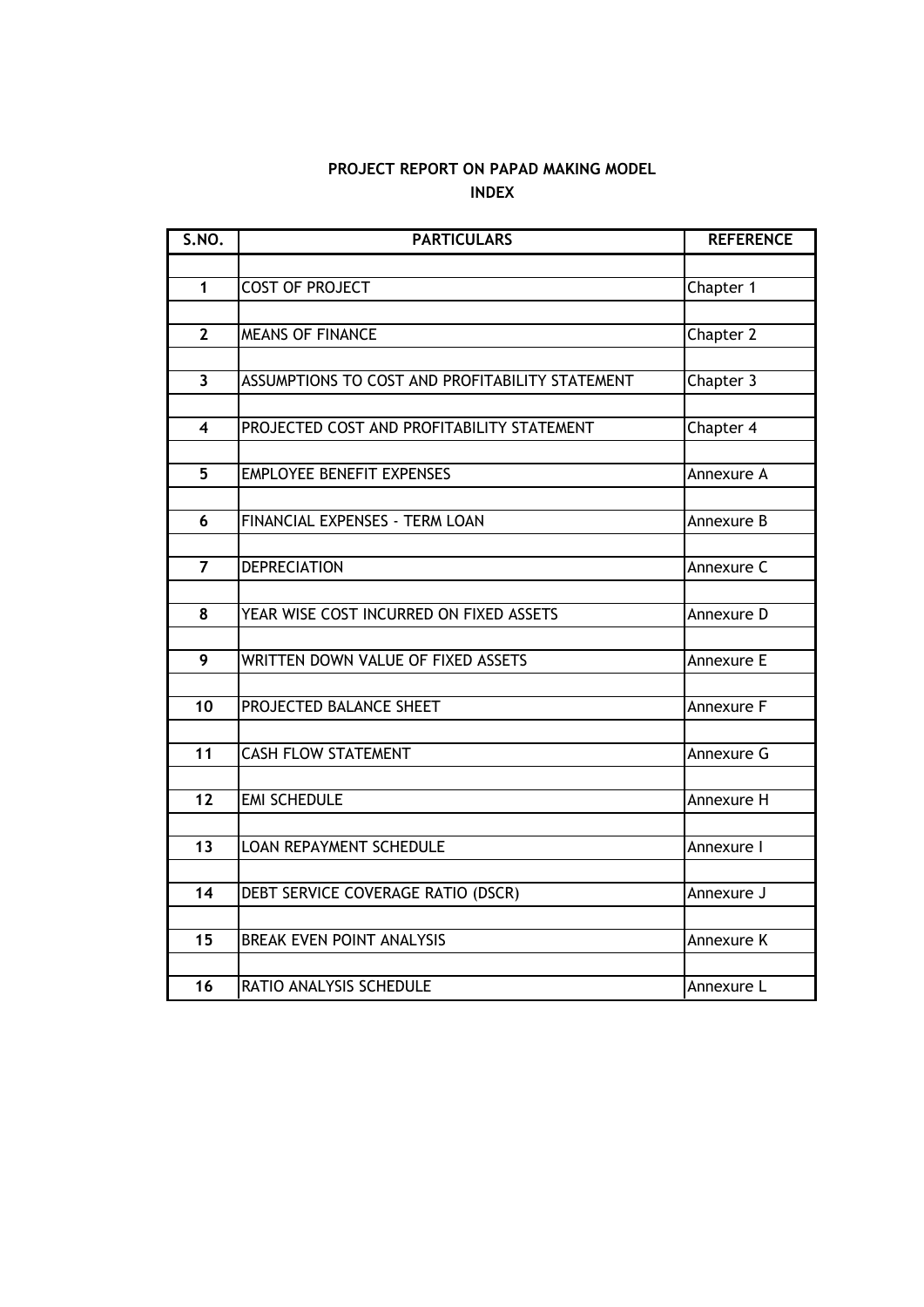|                | <b>CHAPTER 1</b>                                                                                                                                                                                                                                           |                  |  |  |  |  |  |  |  |  |
|----------------|------------------------------------------------------------------------------------------------------------------------------------------------------------------------------------------------------------------------------------------------------------|------------------|--|--|--|--|--|--|--|--|
|                | <b>COST OF PROJECT</b>                                                                                                                                                                                                                                     |                  |  |  |  |  |  |  |  |  |
|                | The total cost of setting up the project is estimated at approximately Rs. 9.82 Lacs<br>The estimated cost is based on data collected from detailed market survey and<br>consultations with various professionals and is as such realistic and need based. |                  |  |  |  |  |  |  |  |  |
|                |                                                                                                                                                                                                                                                            | [Rupees in lacs] |  |  |  |  |  |  |  |  |
| S.NO.          | <b>PARTICULARS</b><br><b>ESTIMATED</b>                                                                                                                                                                                                                     |                  |  |  |  |  |  |  |  |  |
| 1              | Plant & Machinery                                                                                                                                                                                                                                          | 9.32             |  |  |  |  |  |  |  |  |
| $\overline{2}$ | <b>Furniture &amp; Fixtures</b>                                                                                                                                                                                                                            | 0.20             |  |  |  |  |  |  |  |  |
| 3              | Other Assets                                                                                                                                                                                                                                               | 0.30             |  |  |  |  |  |  |  |  |
|                | <b>TOTAL AMOUNT Rs. </b>                                                                                                                                                                                                                                   | 9.82             |  |  |  |  |  |  |  |  |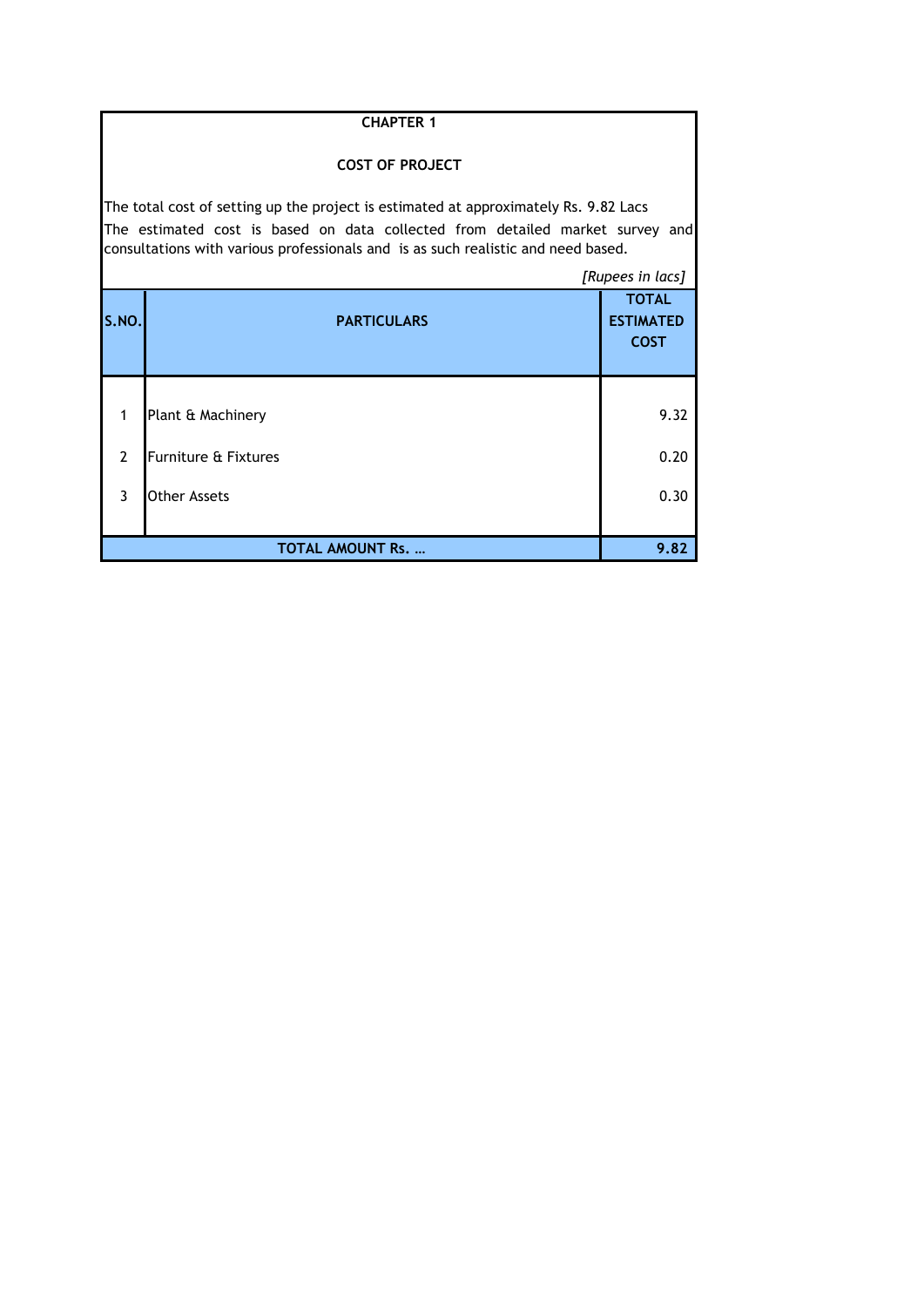| <b>CHAPTER 2</b>        |                          |                  |  |  |  |  |  |  |  |
|-------------------------|--------------------------|------------------|--|--|--|--|--|--|--|
| <b>MEANS OF FINANCE</b> |                          |                  |  |  |  |  |  |  |  |
|                         |                          | [Rupees in lacs] |  |  |  |  |  |  |  |
| <b>S.NO.</b>            | <b>PARTICULARS</b>       | <b>TOTAL</b>     |  |  |  |  |  |  |  |
|                         |                          |                  |  |  |  |  |  |  |  |
|                         |                          |                  |  |  |  |  |  |  |  |
| 1                       | Term Loan from Bank      | 7.86             |  |  |  |  |  |  |  |
| $\overline{2}$          | Own Capital              | 1.96             |  |  |  |  |  |  |  |
|                         |                          |                  |  |  |  |  |  |  |  |
|                         | <b>TOTAL AMOUNT Rs. </b> | 9.82             |  |  |  |  |  |  |  |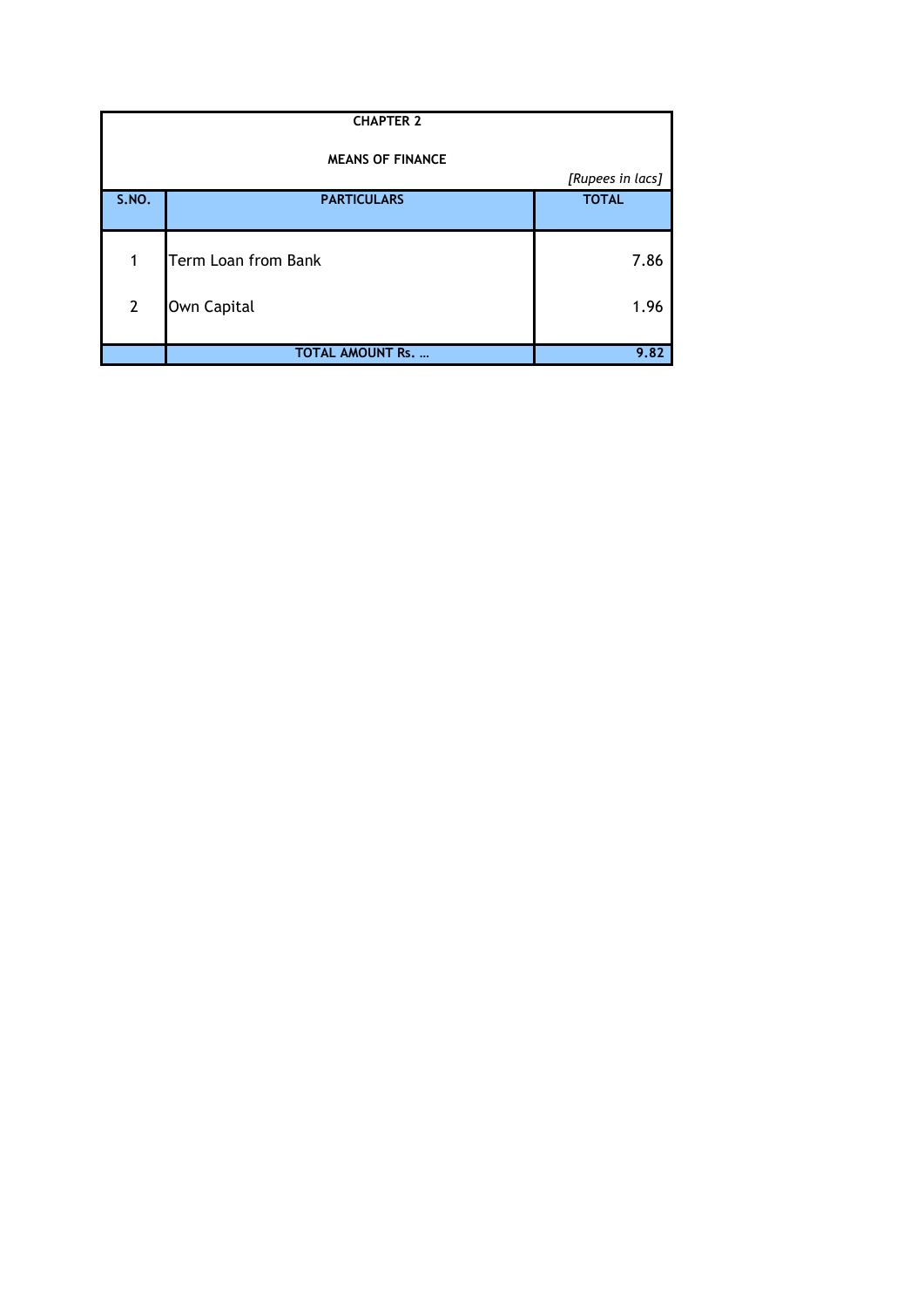# **ASSUMPTIONS TO COST AND PROFITABILITY STATEMENT CHAPTER 3**

#### **1 INVESTMENT IN FIXED ASSETS**

| Sr No.                | <b>Description</b>                       |              |       |              |      | Rate     |   | Amount   |
|-----------------------|------------------------------------------|--------------|-------|--------------|------|----------|---|----------|
|                       |                                          |              |       |              |      |          |   |          |
| A                     | <b>Plant and Machinery</b>               | Qty.         | Price |              | Cost |          |   |          |
|                       | Grinder with electric motor having 30- 1 |              |       |              |      |          |   |          |
|                       | 35 kgs/hr. capacity                      |              | ₹     | 1,22,000 ₹   |      | 1,22,000 |   |          |
| $\mathbf{2}$          | Shifter                                  |              | ₹     | $2,00,000$ ₹ |      | 2,00,000 |   |          |
| 3                     | Mixer of 20 kgs. per charge capacity     | 1            |       |              |      |          |   |          |
|                       | with electric motor                      |              | ₹     | $2,24,485$ ₹ |      | 2,24,485 |   |          |
| 4                     | Pedal-operated papad press               |              | ₹     | $2,14,000$ ₹ |      | 2,14,000 |   |          |
| 5                     | Drier with trolley and 48 trays with     | 1            |       |              |      |          |   |          |
|                       | heating element of 9 KW                  |              | ₹     | $1,50,000$ ₹ |      | 1,50,000 |   |          |
| 6                     | Sealing Machine                          | 1            | ₹     | 5,000        | ₹    | 5,000    |   |          |
| 7                     | Weighing Scale                           | $\mathbf{1}$ | ₹     | 17,000 ₹     |      | 17,000 ₹ |   | 9,32,485 |
| B                     | <b>Furniture &amp; Fixtures</b>          |              |       |              |      |          |   |          |
|                       |                                          |              | ₹     |              |      |          |   |          |
|                       | <b>Working Platform</b>                  |              |       | $10,000$ ₹   |      | 10,000   |   |          |
| $\mathbf{2}^{\prime}$ | <b>Working Table</b>                     | 2            | ₹     | 5,000        | ₹    | 10,000 ₹ |   | 20,000   |
| C                     | <b>Other Assets</b>                      |              |       |              |      |          |   |          |
|                       | Computer                                 | 1            | ₹     | 25,000 ₹     |      | 25,000   |   |          |
| 2                     | Printer                                  | 1            | ₹     | 5,000        | ₹    | 5,000    | ₹ | 30,000   |
|                       |                                          |              |       |              |      |          |   |          |

**₹ 9,82,485**

# **GRAND TOTAL [A + B + C]**

## **2 CAPACITY**

| Sr No. | <b>Description</b> |
|--------|--------------------|
|--------|--------------------|

**A Sales**

|               | Name of Product | Quantity (Per Kg Sale Price Per |    |     |  |  |
|---------------|-----------------|---------------------------------|----|-----|--|--|
|               |                 | Per Day)                        | Kg |     |  |  |
| $\rightarrow$ | Papad           | 120                             |    | 210 |  |  |

### **B Annual Sales as per Capacity Utilisation**

| Year     | Rate | Quantity in Kgs Sale Price Per<br>(Per Year) |   | Kgs | <b>Total Sales Value</b> |
|----------|------|----------------------------------------------|---|-----|--------------------------|
| Year I   | 70%  | 21,000                                       | ₹ | 210 | 44,10,000                |
| Year II  | 75%  | 22,500                                       | ₹ | 221 | 49,61,250                |
| Year III | 80%  | 24,000                                       | ₹ | 232 | 55,56,600                |
| Year IV  | 85%  | 25,500                                       | ₹ | 243 | 61,99,082                |
| Year V   | 90%  | 27,000                                       | ₹ | 255 | 68,91,920                |

It is assumed that sale price will increase by 5% every year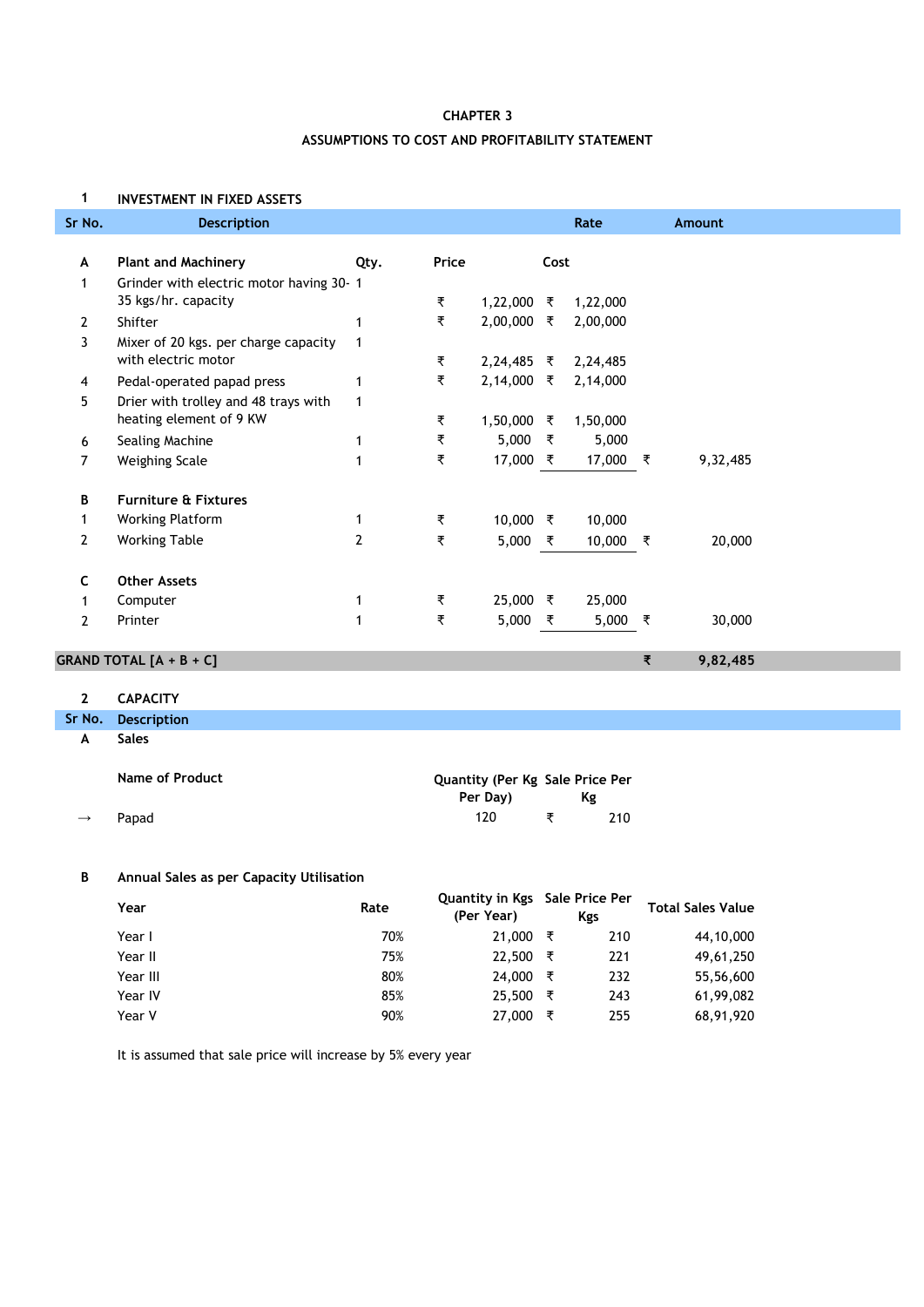#### **C Annual Raw Material Cost as per Capacity Utilisation**

Raw Material required for processing of Papad are flour of pulses, salt, red chilli powder, turmeric powder and refined oil.

Assumed Cost of above Raw Material for 1 Kg of Papad produced **₹** 100

 $\ddot{\phantom{0}}$ 

| Year     | Rate | Quantity in Kgs<br>(Per Year) |   | <b>Raw Material</b><br>Cost (Per Kg) | <b>Total Raw</b><br><b>Material Cost</b> |  |
|----------|------|-------------------------------|---|--------------------------------------|------------------------------------------|--|
| Year I   | 70%  | 21,000                        | ₹ | 100                                  | 21,00,000                                |  |
| Year II  | 75%  | 22,500                        | ₹ | 105                                  | 23,62,500                                |  |
| Year III | 80%  | 24,000                        | ₹ | 110                                  | 26,46,000                                |  |
| Year IV  | 85%  | 25,500                        | ₹ | 116                                  | 29,51,944                                |  |
| Year V   | 90%  | 27,000                        | ₹ | 122                                  | 32,81,867                                |  |

It is assumed that the Rate per unit will be increased by 5 % every year

| D             | <b>Recurring Expenses</b>       |   | <b>Annual Cost</b> |
|---------------|---------------------------------|---|--------------------|
| $\rightarrow$ | Electricity                     | ₹ | 4,00,000           |
| $\rightarrow$ | Employee Benefits (Salary)      |   | As per Annexure A  |
| $\rightarrow$ | Telephone Expenses              | ₹ | 2,000              |
| $\rightarrow$ | <b>Stationery Expenses</b>      | ₹ | 10,000             |
| $\rightarrow$ | Travelling & Transport expenses | ₹ | 1,00,000           |
| $\rightarrow$ | <b>Administrative Expenses</b>  | ₹ | 20,000             |
| $\rightarrow$ | Repair and Maintenance          | ₹ | 1,00,000           |
| $\rightarrow$ | Other Factory overhead          | ₹ | 2,00,000           |
| $\rightarrow$ | Rent, Taxes & Insurance         | ₹ | 1,00,000           |
| $\rightarrow$ | <b>Marketing Expenses</b>       | ₹ | 50,000             |

It is assumed that above Expenses will increase by 10 % every year

#### **E Other Assumptions-**

|                | <b>Holding Period</b> |
|----------------|-----------------------|
| Inventory      | 20 Days               |
| <b>Debtors</b> | 10 Days               |
| Creditors      | 7 Days                |
|                |                       |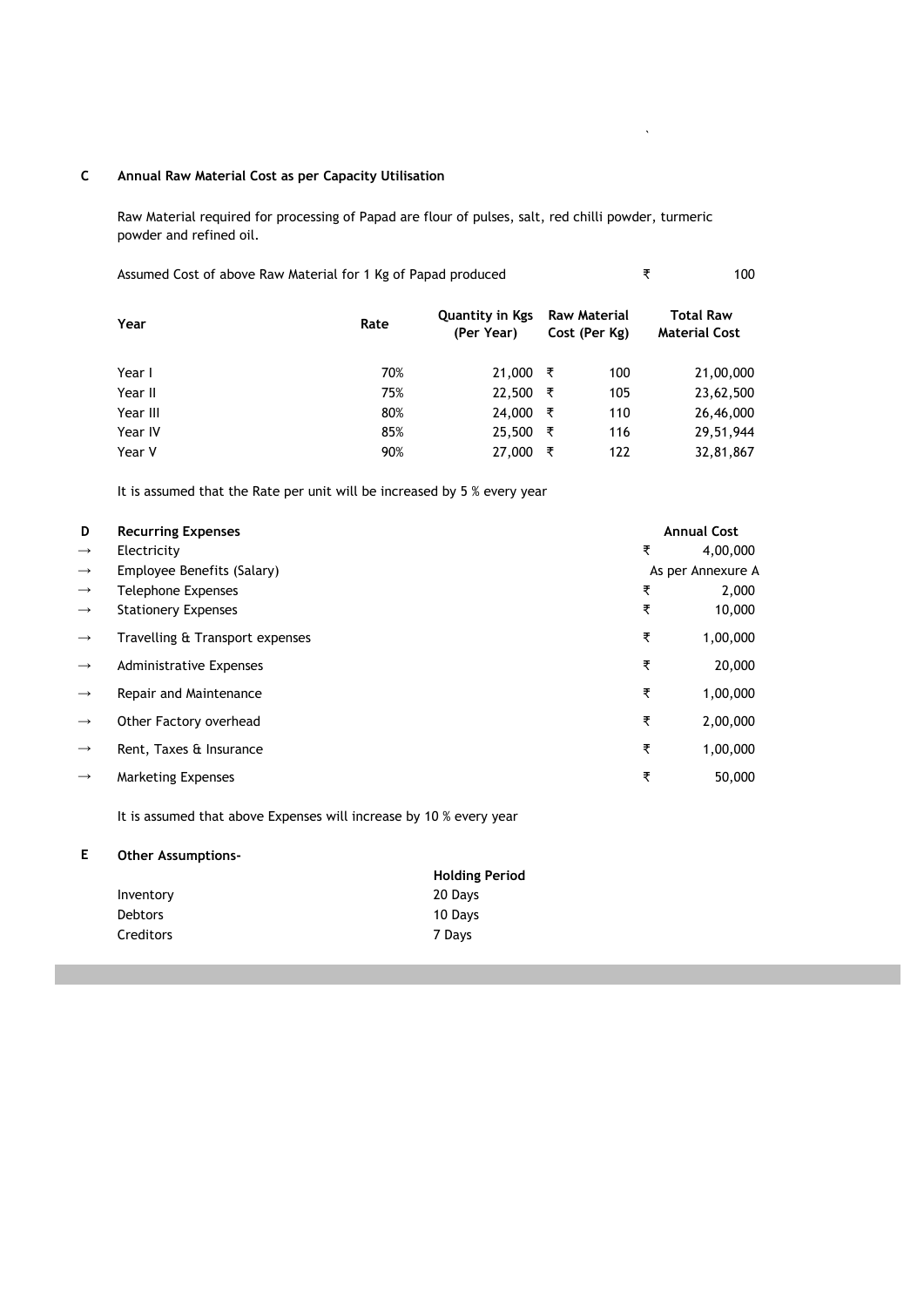| PROJECTED COST AND PROFITABILITY STATEMENT |                  |                  |                    |                  |                 |  |  |  |  |  |
|--------------------------------------------|------------------|------------------|--------------------|------------------|-----------------|--|--|--|--|--|
|                                            |                  |                  |                    |                  | (Rs. in lacs)   |  |  |  |  |  |
| <b>YEARS</b>                               | <b>PROJECTED</b> |                  |                    |                  |                 |  |  |  |  |  |
|                                            | <b>Ist YEAR</b>  | <b>IInd YEAR</b> | <b>Illnd YEAR</b>  | <b>IVth YEAR</b> | <b>Vth YEAR</b> |  |  |  |  |  |
|                                            |                  |                  |                    |                  |                 |  |  |  |  |  |
| <b>INCOME</b>                              | 44.10            | 49.61            |                    |                  | 68.92           |  |  |  |  |  |
| Sales - Papad                              |                  |                  | 55.57              | 61.99            |                 |  |  |  |  |  |
| <b>TOTAL AMOUNT Rs. </b>                   | 44.10            | 49.61            | $\overline{55.57}$ | 61.99            | 68.92           |  |  |  |  |  |
| <b>EXPENDITURE</b>                         |                  |                  |                    |                  |                 |  |  |  |  |  |
| <b>Raw Material Cost</b>                   | 21.00            | 23.63            | 26.46              | 29.52            | 32.82           |  |  |  |  |  |
| <b>Packing Cost</b>                        | 0.32             | 0.34             | 0.36               | 0.38             | 0.41            |  |  |  |  |  |
| Rent, Taxes & Insurance                    | 1.00             | 1.10             | 1.21               | 1.33             | 1.46            |  |  |  |  |  |
| Travelling & Transport Expenses            | 1.00             | 1.10             | 1.21               | 1.33             | 1.46            |  |  |  |  |  |
| <b>Electricity Expenses</b>                | 4.00             | 4.40             | 4.84               | 5.32             | 5.86            |  |  |  |  |  |
| Salary                                     | 8.05             | 8.86             | 9.74               | 10.72            | 11.79           |  |  |  |  |  |
| Repairs & Maintenance                      | 1.00             | 1.10             | 1.21               | 1.33             | 1.46            |  |  |  |  |  |
| <b>Telephone Expenses</b>                  | 0.02             | 0.02             | 0.02               | 0.03             | 0.03            |  |  |  |  |  |
| <b>Stationery Expenses</b>                 | 0.10             | 0.11             | 0.12               | 0.13             | 0.15            |  |  |  |  |  |
| <b>Administrative Expenses</b>             | 0.20             | 0.22             | 0.24               | 0.27             | 0.29            |  |  |  |  |  |
| Other Factory overhead                     | 2.00             | 2.20             | 2.42               | 2.66             | 2.93            |  |  |  |  |  |
| <b>Marketing Expenses</b>                  | 0.50             | 0.55             | 0.61               | 0.67             | 0.73            |  |  |  |  |  |
| Insurance                                  | 0.19             | 0.21             | 0.23               | 0.25             | 0.27            |  |  |  |  |  |
| Interest Cost - Term Loan                  | 0.73             | 0.60             | 0.45               | 0.28             | 0.10            |  |  |  |  |  |
| Depreciation                               | 1.46             | 1.25             | 1.06               | 0.90             | 0.77            |  |  |  |  |  |
| <b>TOTAL AMOUNT Rs. </b>                   | 41.57            | 45.67            | 50.18              | 55.12            | 60.53           |  |  |  |  |  |
| <b>NET SURPLUS</b>                         | 2.53             | 3.95             | 5.39               | 6.87             | 8.38            |  |  |  |  |  |
| Add:                                       |                  |                  |                    |                  |                 |  |  |  |  |  |
| Depreciation                               | 1.46             | 1.25             | 1.06               | 0.90             | 0.77            |  |  |  |  |  |
| <b>CASH ACCRUALS</b>                       | 4.00             | 5.19             | 6.45               | 7.77             | 9.15            |  |  |  |  |  |
| Interest on Loan                           | 0.73             | 0.60             | 0.45               | 0.28             | 0.10            |  |  |  |  |  |
| <b>CASH ACCRUALS BEFORE INTEREST</b>       | 4.73             | 5.79             | 6.90               | 8.05             | 9.26            |  |  |  |  |  |

**CHAPTER 4**

 $\mathsf I$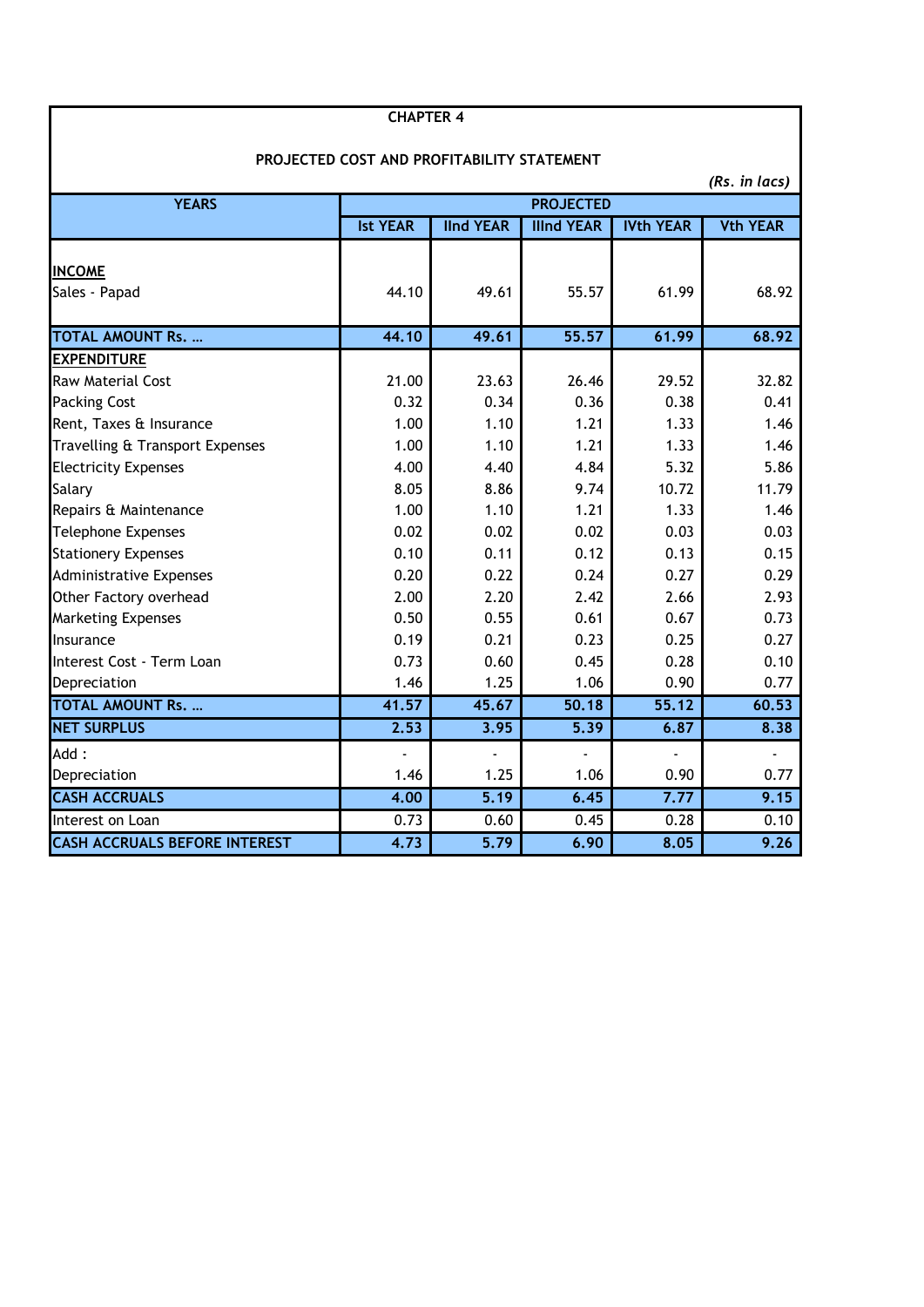**ANNEXURE "A"**

#### **PAYMENT AND PROVISION TO STAFF**

In arriving at the cost under this head, the details of various staff members have been worked out alongwith the estimated salaries in each case. The calculations are as under :-

|                                    |                              |                | <b>IInd YEAR</b><br><b>Ist YEAR</b> |              |              | <b>Illrd YEAR</b> |              | <b>IVth YEAR</b> |              | <b>Vth YEAR</b> |              |              |
|------------------------------------|------------------------------|----------------|-------------------------------------|--------------|--------------|-------------------|--------------|------------------|--------------|-----------------|--------------|--------------|
| SL.                                | <b>PARTICULARS</b>           |                | <b>Monthly</b>                      | <b>Total</b> | Monthly      | <b>Total</b>      |              | <b>Total</b>     |              | <b>Total</b>    | Monthly      | <b>Total</b> |
|                                    |                              | No. of         |                                     |              |              |                   | Monthly      |                  | Monthly      |                 |              |              |
| NO.                                |                              | persons        | salary                              | Annual       | salary       | Annual            | salary       | Annual           | salary       | Annual          | salary       | Annual       |
|                                    |                              |                |                                     | Amount       |              | Amount            |              | <b>Amount</b>    |              | Amount          |              | Amount       |
|                                    |                              |                |                                     |              |              |                   |              |                  |              |                 |              |              |
|                                    | Plant Manager                |                | 15,000                              | 1,80,000     | 16,500       | 1,98,000          | 18,150       | 2,17,800         | 19,965       | 2,39,580        | 21,962       | 2,63,538     |
|                                    | Accountant                   |                | 10,000                              | 1,20,000     | 11,000       | 1,32,000          | 12,100       | 1,45,200         | 13,310       | 1,59,720        | 14,641       | 1,75,692     |
|                                    | <b>Production Superviser</b> |                | 10,000                              | 1,20,000     | 11,000       | 1,32,000          | 12,100       | 1,45,200         | 13,310       | 1,59,720        | 14,641       | 1,75,692     |
| 4                                  | Operator                     |                | 8,000                               | 96,000       | 8,800        | 1,05,600          | 9,680        | 1,16,160         | 10,648       | 1,27,776        | 11,713       | 1,40,554     |
| 5                                  | Salesman                     |                | 8,000                               | 96,000       | 8,800        | 1,05,600          | 9,680        | 1,16,160         | 10,648       | 1,27,776        | 11,713       | 1,40,554     |
| 6                                  | Labour                       | $\overline{2}$ | 10,000                              | 1,20,000     | 11,000       | 1,32,000          | 12,100       | 1,45,200         | 13,310       | 1,59,720        | 14,641       | 1,75,692     |
|                                    |                              |                |                                     |              |              |                   |              |                  |              |                 |              |              |
|                                    |                              |                |                                     | 7,32,000     |              | 8,05,200          |              | 8,85,720         |              | 9,74,292        |              | 10,71,721    |
| Add: Other Benefits @10% of salary |                              |                |                                     | 73,200       |              | 80,520            |              | 88,572           |              | 97,429          |              | 1,07,172     |
|                                    |                              |                | <b>TOTAL</b>                        | 8,05,200     | <b>TOTAL</b> | 8,85,720          | <b>TOTAL</b> | 9,74,292         | <b>TOTAL</b> | 10,71,721       | <b>TOTAL</b> | 11,78,893    |
|                                    |                              |                |                                     |              |              |                   |              |                  |              |                 |              |              |
| OR SAY RS.                         |                              |                |                                     | 8.05         |              | 8.86              |              | 9.74             |              | 10.72           |              | 11.79        |
|                                    |                              |                |                                     | Lacs         |              | Lacs              |              | Lacs             |              | Lacs            |              | Lacs         |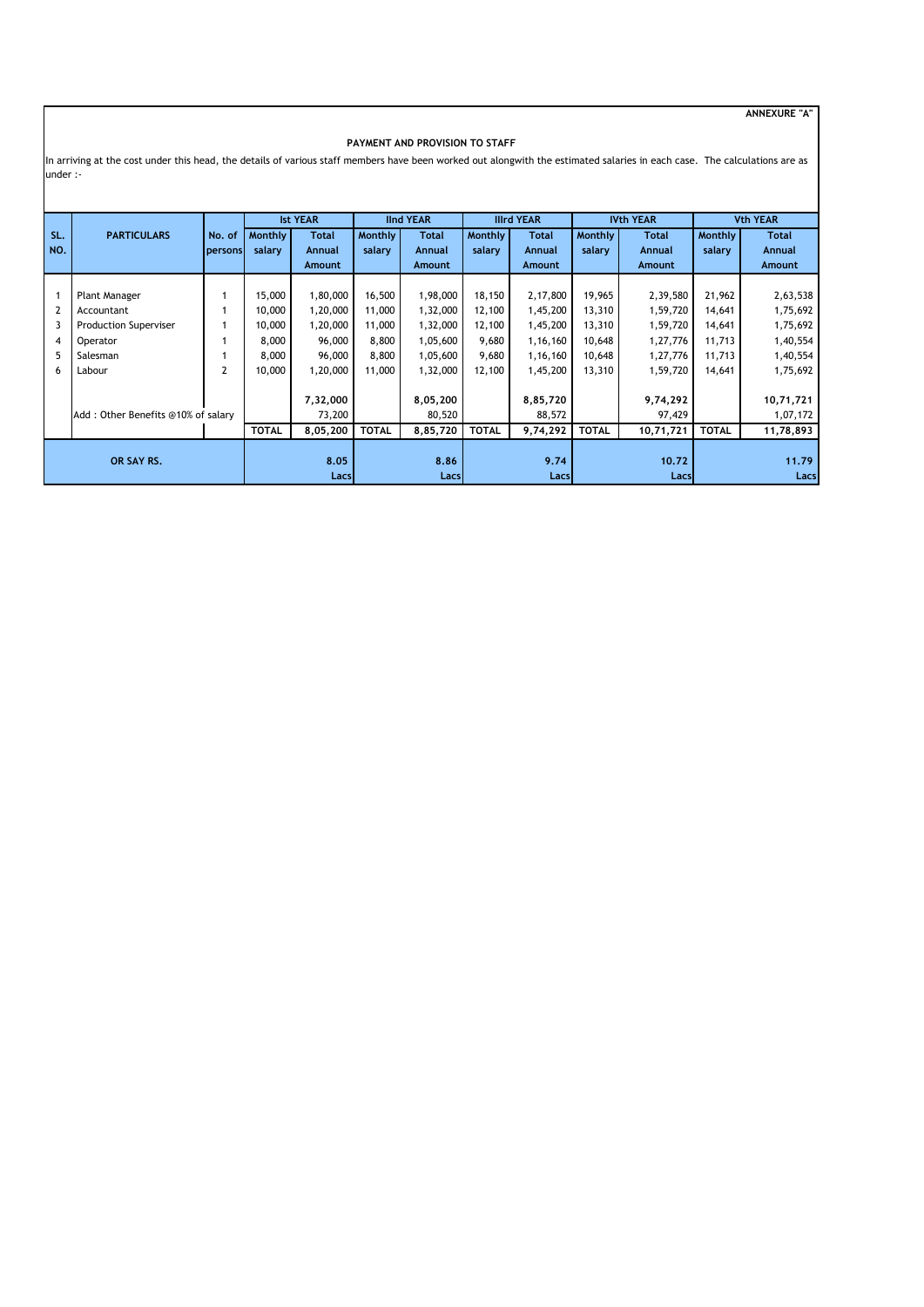| <b>ANNEXURE "B"</b>                   |                                  |                                                   |                                       |                                 |                                  |  |  |  |
|---------------------------------------|----------------------------------|---------------------------------------------------|---------------------------------------|---------------------------------|----------------------------------|--|--|--|
| <b>FINANCIAL EXPENSES - TERM LOAN</b> |                                  |                                                   |                                       |                                 |                                  |  |  |  |
|                                       |                                  |                                                   |                                       |                                 | (RS IN LACS)                     |  |  |  |
| Years                                 | <b>Opening</b><br><b>Balance</b> | Amount<br><b>Raised During</b><br><b>The Year</b> | <b>Interest</b><br>during the<br>year | Repayment<br>During the<br>year | <b>Closing</b><br><b>Balance</b> |  |  |  |
|                                       |                                  |                                                   |                                       |                                 |                                  |  |  |  |
| <b>Ist YEAR</b>                       |                                  | 7.86                                              | 0.73                                  | 2.00                            | 6.58                             |  |  |  |
| <b>IInd YEAR</b>                      | 6.58                             |                                                   | 0.60                                  | 2.00                            | 5.18                             |  |  |  |
| <b>Illrd YEAR</b>                     | 5.18                             |                                                   | 0.45                                  | 2.00                            | 3.62                             |  |  |  |
| <b>IVth YEAR</b>                      | 3.62                             |                                                   | 0.28                                  | 2.00                            | 1.90                             |  |  |  |
| <b>Vth YEAR</b>                       | 1.90                             |                                                   | 0.10                                  | 2.00                            | 0.00                             |  |  |  |
|                                       |                                  |                                                   |                                       |                                 |                                  |  |  |  |
|                                       |                                  | 7.86                                              | 2.16                                  | 10.02                           | 0.00                             |  |  |  |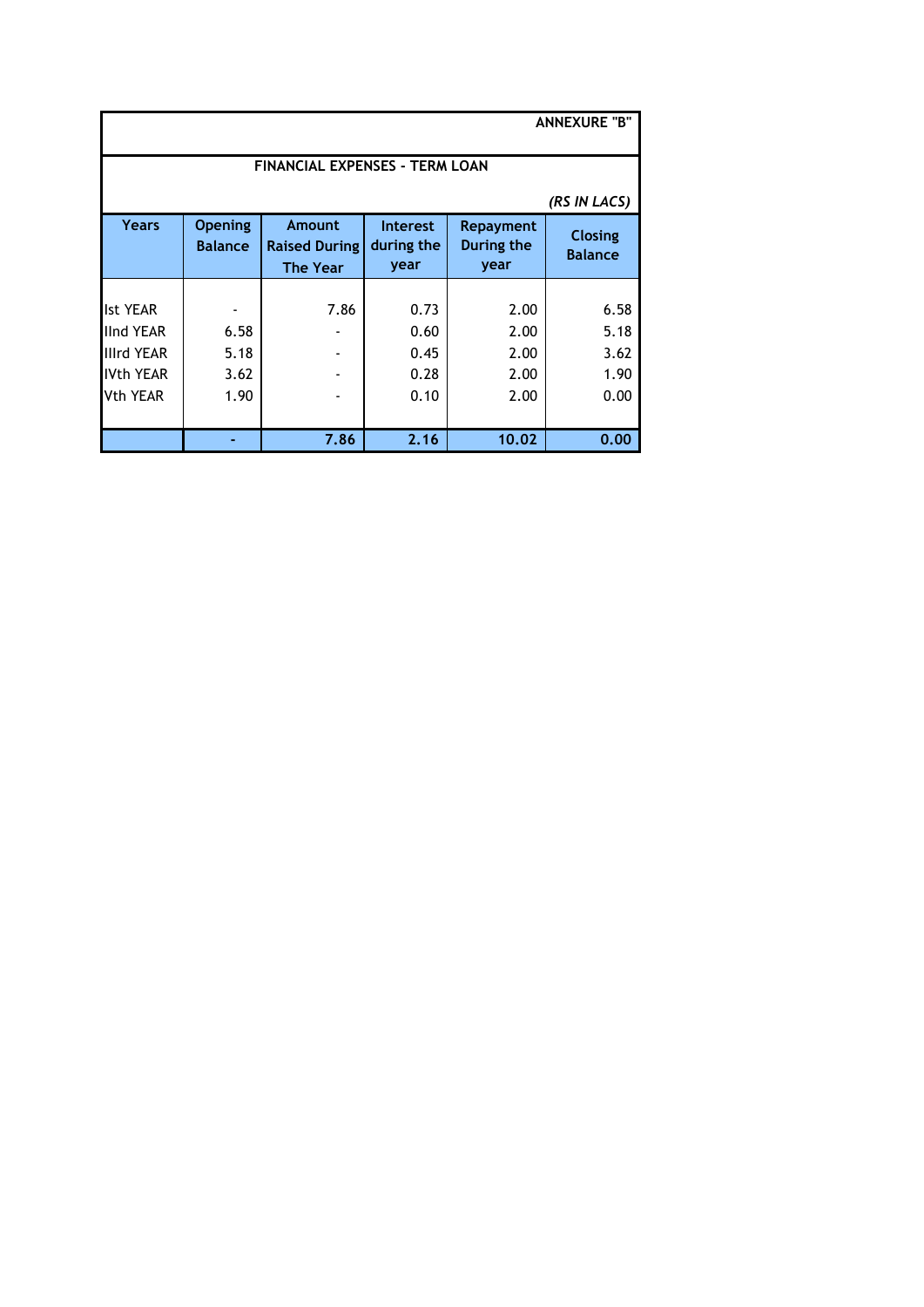|                                 |                |      |      |                     |      | <b>ANNEXURE "C"</b> |  |  |
|---------------------------------|----------------|------|------|---------------------|------|---------------------|--|--|
| <b>DEPRECIATION</b>             |                |      |      |                     |      |                     |  |  |
| (Rs. in lacs)                   |                |      |      |                     |      |                     |  |  |
| <b>PARTICULARS</b>              | <b>RATE OF</b> |      |      | <b>DEPRECIATION</b> |      |                     |  |  |
|                                 | DEP.           |      | Ш    | Ш                   | IV   | v                   |  |  |
| PLANT & MACHINERY               | 15.00%         | 1.40 | 1.19 | 1.01                | 0.86 | 0.73                |  |  |
| <b>FURNITURE &amp; FIXTURES</b> | 10.00%         | 0.02 | 0.02 | 0.02                | 0.01 | 0.01                |  |  |
| <b>OTHER ASSETS</b>             | 15.00%         | 0.05 | 0.04 | 0.03                | 0.03 | 0.02                |  |  |
| <b>TOTAL</b>                    |                | 1.46 | 1.25 | 1.06                | 0.90 | 0.77                |  |  |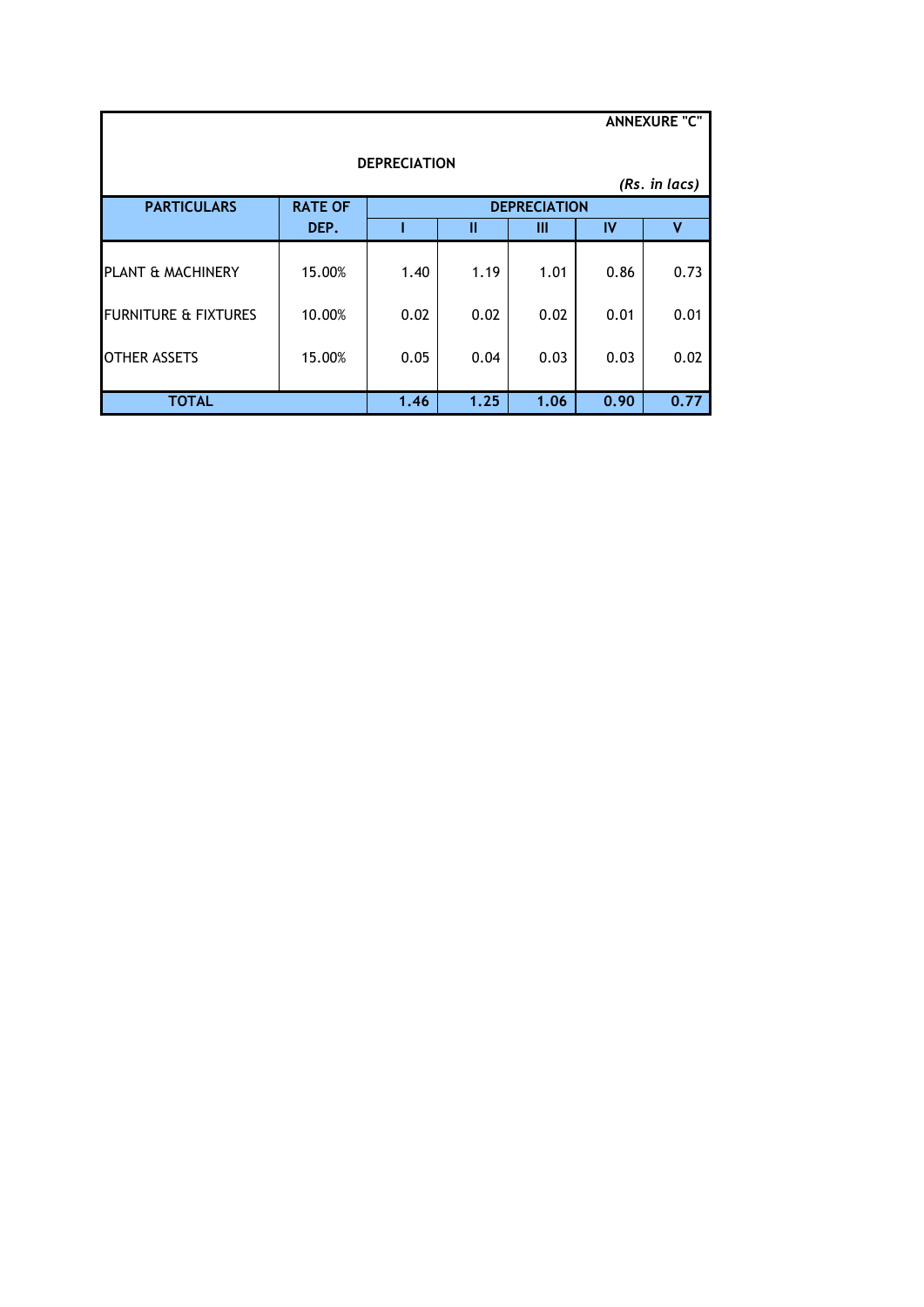|                                         |                       |   |   |    | <b>ANNEXURE "D"</b> |  |  |  |
|-----------------------------------------|-----------------------|---|---|----|---------------------|--|--|--|
| YEAR WISE COST INCURRED ON FIXED ASSETS |                       |   |   |    |                     |  |  |  |
|                                         |                       |   |   |    | [Rupees in Lacs]    |  |  |  |
| <b>PARTICULARS</b>                      | <b>YEAR WISE COST</b> |   |   |    |                     |  |  |  |
|                                         |                       | Ш | Ш | IV | v                   |  |  |  |
| PLANT & MACHINERY                       | 9.32                  |   |   |    |                     |  |  |  |
| <b>FURNITURE &amp; FIXTURES</b>         | 0.20                  |   |   |    |                     |  |  |  |
| <b>OTHER ASSETS</b>                     | 0.30                  |   |   |    |                     |  |  |  |
| TOTAL                                   | 9.82                  |   |   |    |                     |  |  |  |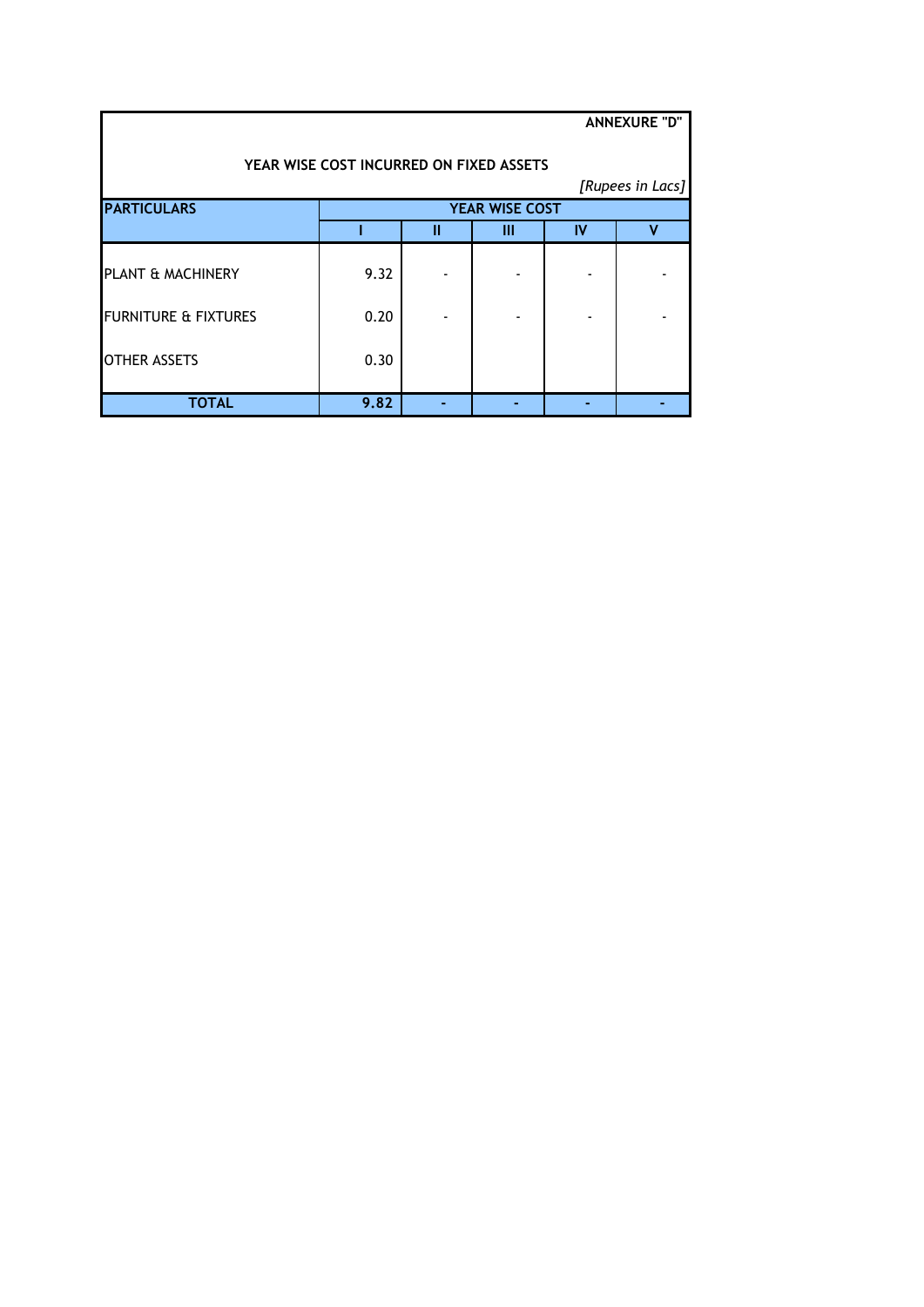| <b>ANNEXURE "E"</b>                |      |      |                      |      |                  |  |  |  |  |
|------------------------------------|------|------|----------------------|------|------------------|--|--|--|--|
| WRITTEN DOWN VALUE OF FIXED ASSETS |      |      |                      |      |                  |  |  |  |  |
|                                    |      |      |                      |      | [Rupees in Lacs] |  |  |  |  |
| <b>PARTICULARS</b>                 |      |      | <b>YEAR-WISE WDV</b> |      |                  |  |  |  |  |
|                                    |      | Ш    | Ш                    | IV   | v                |  |  |  |  |
| PLANT & MACHINERY                  | 7.93 | 6.74 | 5.73                 | 4.87 | 4.14             |  |  |  |  |
| <b>FURNITURE &amp; FIXTURES</b>    | 0.18 | 0.16 | 0.15                 | 0.13 | 0.12             |  |  |  |  |
| <b>OTHER ASSETS</b>                | 0.26 | 0.22 | 0.18                 | 0.16 | 0.13             |  |  |  |  |
| <b>TOTAL</b>                       | 8.36 | 7.12 | 6.06                 | 5.16 | 4.39             |  |  |  |  |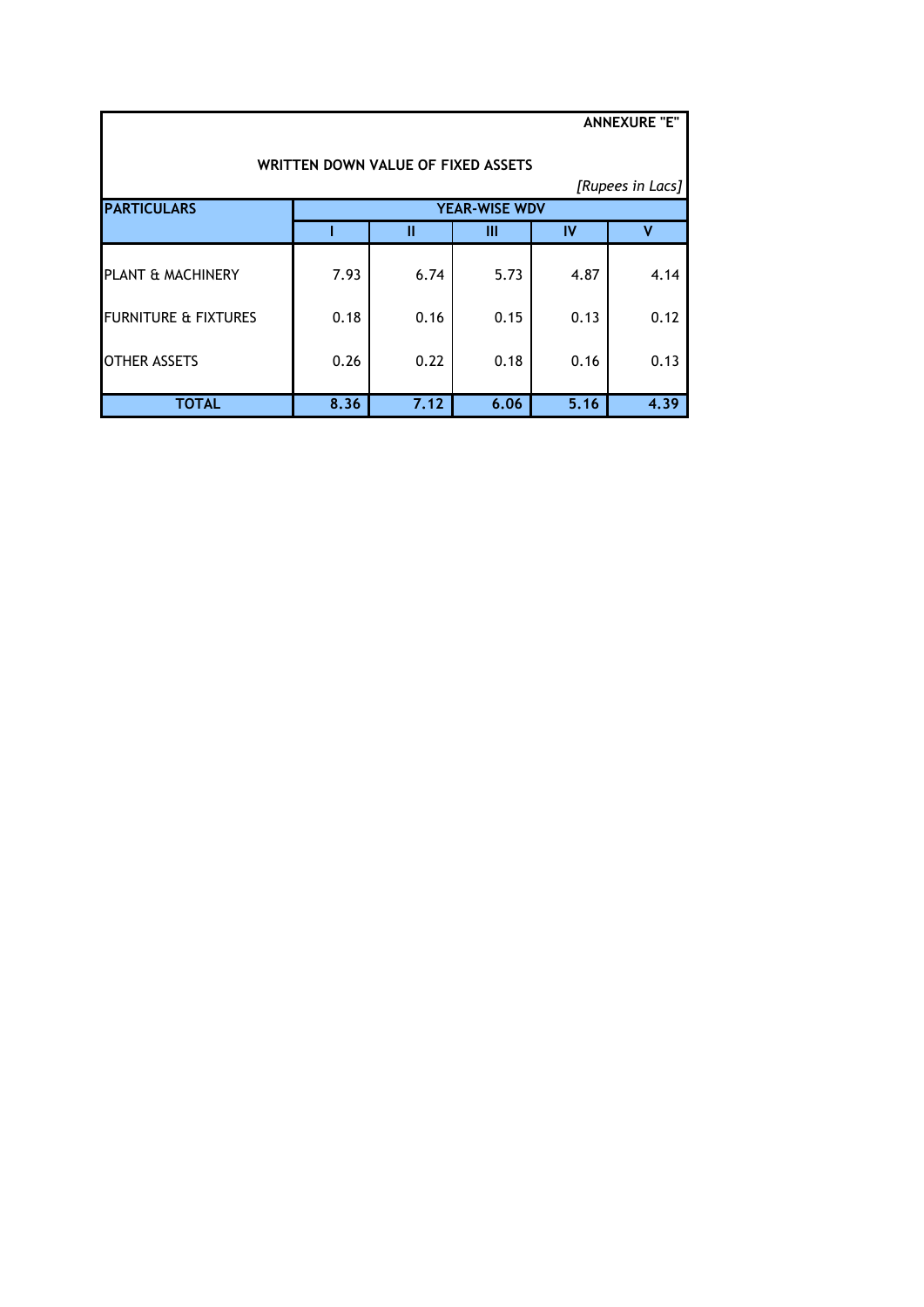| <b>ANNEXURE "F"</b>                        |                         |                  |                   |                  |                 |  |  |
|--------------------------------------------|-------------------------|------------------|-------------------|------------------|-----------------|--|--|
|                                            | PROJECTED BALANCE SHEET |                  |                   |                  |                 |  |  |
|                                            |                         |                  |                   |                  | (RS IN LACS)    |  |  |
| <b>PARTICULARS</b>                         |                         |                  | YEARS             |                  |                 |  |  |
|                                            | <b>Ist YEAR</b>         | <b>IInd YEAR</b> | <b>Illnd YEAR</b> | <b>IVth YEAR</b> | <b>Vth YEAR</b> |  |  |
| <b>LIABILITIES</b>                         |                         |                  |                   |                  |                 |  |  |
| <b>Own's Capital</b>                       |                         |                  |                   |                  |                 |  |  |
| Opening Balance                            |                         | 4.20             | 6.14              | 7.53             | 9.10            |  |  |
| Add: Contribution during the year          | 1.96                    |                  |                   |                  |                 |  |  |
| Profit for the year                        | 2.53                    | 3.95             | 5.39              | 6.87             | 8.38            |  |  |
|                                            | 4.50                    | 8.14             | 11.53             | 14.40            | 17.49           |  |  |
| Less: Drawings(including Taxes)            | 0.30                    | 2.00             | 4.00              | 5.30             | 5.90            |  |  |
| <b>Closing Balance</b>                     | 4.20                    | 6.14             | 7.53              | 9.10             | 11.59           |  |  |
|                                            |                         |                  |                   |                  |                 |  |  |
| Term Loan from Bank                        | 6.58                    | 5.18             | 3.62              | 1.90             | 0.00            |  |  |
| <b>CURRENT LIABILITES &amp; PROVISIONS</b> |                         |                  |                   |                  |                 |  |  |
| <b>Sundry Creditors</b>                    | 0.41                    | 0.46             | 0.51              | 0.57             | 0.64            |  |  |
| <b>TOTAL RS. </b>                          | 11.19                   | 11.78            | 11.67             | 11.57            | 12.22           |  |  |
|                                            |                         |                  |                   |                  |                 |  |  |
| <b>ASSETS</b>                              |                         |                  |                   |                  |                 |  |  |
| <b>Fixed Assets</b>                        | 8.36                    | 7.12             | 6.06              | 5.16             | 4.39            |  |  |
| <b>CURRENT ASSETS, LOAN &amp; ADVANCES</b> |                         |                  |                   |                  |                 |  |  |
| Inventories                                | 1.17                    | 1.31             | 1.47              | 1.64             | 1.82            |  |  |
| <b>Sundry Debtors</b>                      | 1.21                    | 1.36             | 1.52              | 1.70             | 1.89            |  |  |
| Cash & Bank Balances                       | 0.46                    | 1.99             | 2.62              | 3.08             | 4.13            |  |  |
|                                            |                         |                  |                   |                  |                 |  |  |
| <b>TOTAL RS. </b>                          | 11.19                   | 11.78            | 11.67             | 11.57            | 12.22           |  |  |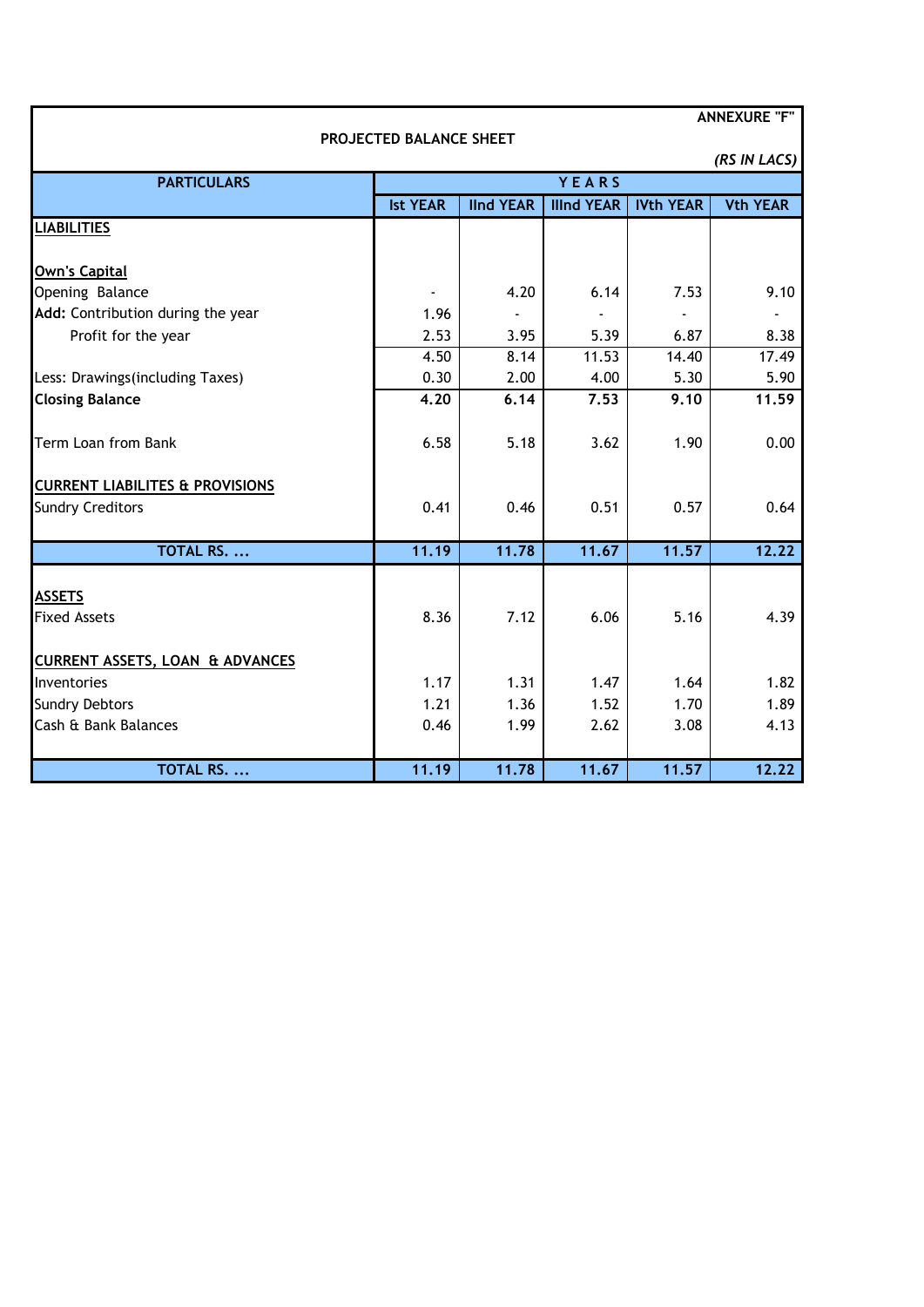| <b>ANNEXURE "G"</b>               |                            |                  |                   |                  |                 |  |  |
|-----------------------------------|----------------------------|------------------|-------------------|------------------|-----------------|--|--|
|                                   | <b>CASH FLOW STATEMENT</b> |                  |                   |                  | Rs. in Lacs.    |  |  |
| <b>PARTICULARS</b>                |                            |                  | <b>YEARS</b>      |                  |                 |  |  |
|                                   | <b>Ist YEAR</b>            | <b>IInd YEAR</b> | <b>Illnd YEAR</b> | <b>IVth YEAR</b> | <b>Vth YEAR</b> |  |  |
|                                   |                            |                  |                   |                  |                 |  |  |
| <b>CASH INFLOW</b>                |                            |                  |                   |                  |                 |  |  |
| Term Loan from Bank               | 7.86                       |                  |                   |                  |                 |  |  |
| Own Capital                       | 1.96                       |                  |                   |                  |                 |  |  |
| <b>Cash Accruals</b>              | 4.73                       | 5.79             | 6.90              | 8.05             | 9.26            |  |  |
| (Before interest)                 |                            |                  |                   |                  |                 |  |  |
|                                   |                            |                  |                   |                  |                 |  |  |
| Increase in Current Liabilities   | 0.41                       | 0.05             | 0.05              | 0.06             | 0.06            |  |  |
| <b>TOTAL (A)</b>                  | 14.96                      | 5,84             | 6.95              | 8.11             | 9.32            |  |  |
|                                   |                            |                  |                   |                  |                 |  |  |
| <b>CASH OUTFLOW</b>               |                            |                  |                   |                  |                 |  |  |
| Fixed Assets purchased            | 9.82                       |                  |                   |                  |                 |  |  |
| Interest & Principal of Term Loan | 2.00                       | 2.00             | 2.00              | 2.00             | 2.00            |  |  |
| Increase in Current Assets        | 2.38                       | 0.30             | 0.32              | 0.34             | 0.37            |  |  |
| <b>Drawings</b>                   | 0.30                       | 2.00             | 4.00              | 5.30             | 5.90            |  |  |
|                                   |                            |                  |                   |                  |                 |  |  |
| TOTAL (B)                         | 14.51                      | 4.30             | 6.32              | 7.65             | 8.28            |  |  |
| <b>OPENING BALANCE</b>            |                            | 0.46             | 1.99              | 2.62             | 3.08            |  |  |
| NET SURPLUS (A-B)                 | 0.46                       | 1.54             | 0.63              | 0.46             | 1.04            |  |  |
| <b>CLOSING BALANCE</b>            | 0.46                       | 1.99             | 2.62              | 3.08             | 4.13            |  |  |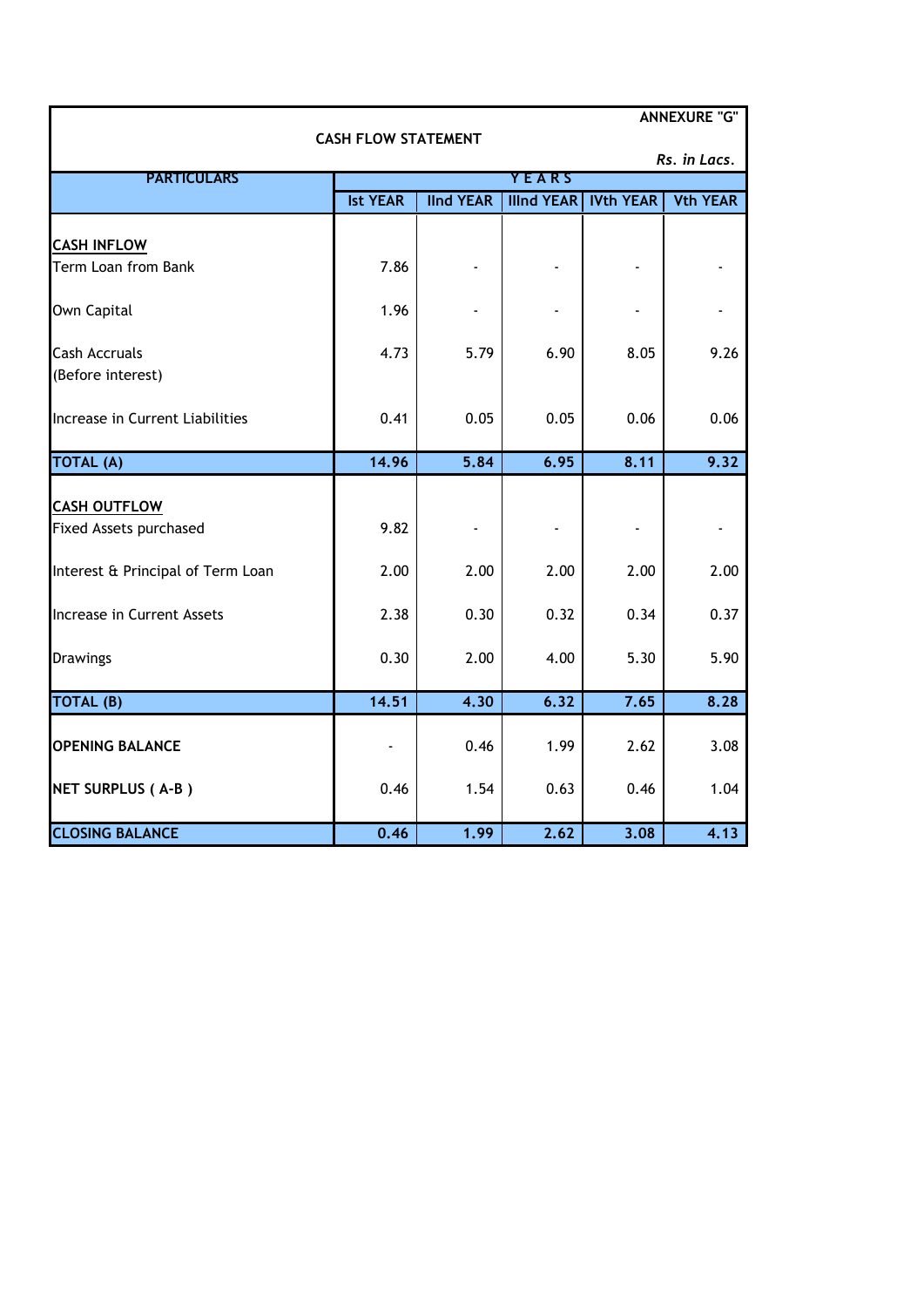| <b>EMI SCHEDULE</b> |                                  |                 |           |                        |  |  |  |
|---------------------|----------------------------------|-----------------|-----------|------------------------|--|--|--|
| Loan                |                                  | 7,85,988        |           |                        |  |  |  |
| No. of Inst.        |                                  | 60              |           |                        |  |  |  |
| R.O.I.              |                                  | 10.00%          |           |                        |  |  |  |
| <b>EMI</b>          |                                  | 16,700          |           |                        |  |  |  |
|                     |                                  |                 |           |                        |  |  |  |
| Inst. $#$           | <b>Opening</b><br><b>Balance</b> | <b>Interest</b> | Repayment | <b>Closing Balance</b> |  |  |  |
| 1                   | 7,85,988                         | 6,550           | 16,700    | 7,75,838               |  |  |  |
| 2                   | 7,75,838                         | 6,465           | 16,700    | 7,65,603               |  |  |  |
| 3                   | 7,65,603                         | 6,380           | 16,700    | 7,55,283               |  |  |  |
| 4                   | 7,55,283                         | 6,294           | 16,700    | 7,44,878               |  |  |  |
| 5                   | 7,44,878                         | 6,207           | 16,700    | 7,34,385               |  |  |  |
| 6                   | 7,34,385                         | 6,120           | 16,700    | 7,23,805               |  |  |  |
| 7                   | 7,23,805                         | 6,032           | 16,700    | 7, 13, 137             |  |  |  |
| 8                   | 7, 13, 137                       | 5,943           | 16,700    | 7,02,380               |  |  |  |
| 9                   | 7,02,380                         | 5,853           | 16,700    | 6,91,533               |  |  |  |
| 10                  | 6,91,533                         | 5,763           | 16,700    | 6,80,596               |  |  |  |
| 11                  | 6,80,596                         | 5,672           | 16,700    | 6,69,567               |  |  |  |
| 12                  | 6,69,567                         | 5,580           | 16,700    | 6,58,447               |  |  |  |
|                     |                                  |                 |           |                        |  |  |  |
| <b>TOTAL RS</b>     | 7,85,988                         | 72,858          | 2,00,399  | 6,58,447               |  |  |  |
|                     |                                  |                 |           |                        |  |  |  |
| 13                  | 6,58,447                         | 5,487           | 16,700    | 6,47,234               |  |  |  |
| 14                  | 6,47,234                         | 5,394           | 16,700    | 6,35,928               |  |  |  |
| 15                  | 6,35,928                         | 5,299           | 16,700    | 6,24,528               |  |  |  |
| 16                  | 6,24,528                         | 5,204           | 16,700    | 6,13,032               |  |  |  |
| 17                  | 6,13,032                         | 5,109           | 16,700    | 6,01,441               |  |  |  |
| 18                  | 6,01,441                         | 5,012           | 16,700    | 5,89,753               |  |  |  |
| 19                  | 5,89,753                         | 4,915           | 16,700    | 5,77,968               |  |  |  |
| 20                  | 5,77,968                         | 4,816           | 16,700    | 5,66,084               |  |  |  |
| 21                  | 5,66,084                         | 4,717           | 16,700    | 5,54,101               |  |  |  |
| 22                  | 5,54,101                         | 4,618           | 16,700    | 5,42,019               |  |  |  |
| 23                  | 5,42,019                         | 4,517           | 16,700    | 5,29,836               |  |  |  |
| 24                  | 5,29,836                         | 4,415           | 16,700    | 5, 17, 551             |  |  |  |
|                     |                                  |                 |           |                        |  |  |  |
| <b>TOTAL RS</b>     | 6,58,447                         | 59,503          | 2,00,399  | 5, 17, 551             |  |  |  |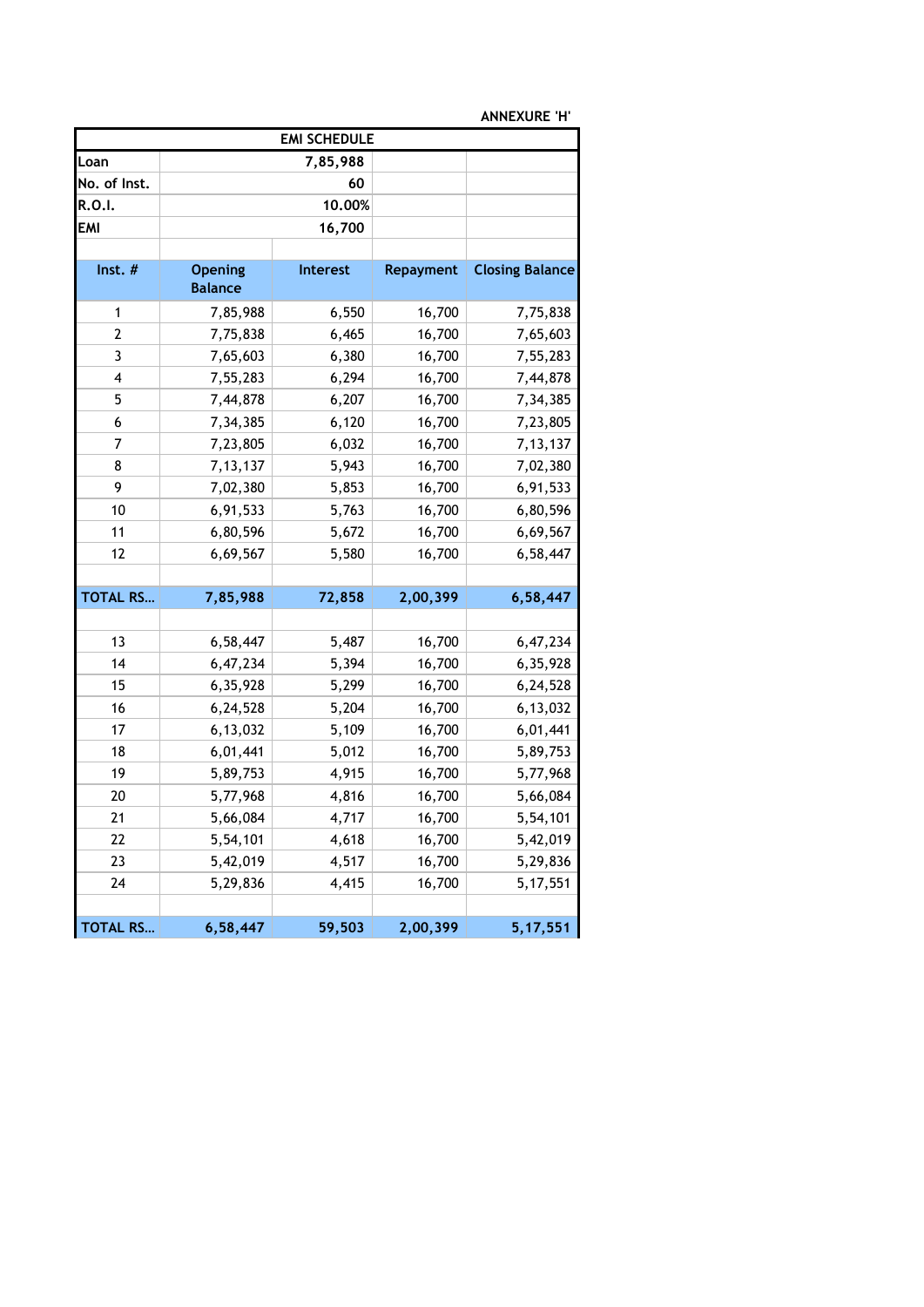| 25              | 5, 17, 551 | 4,313  | 16,700   | 5,05,164   |
|-----------------|------------|--------|----------|------------|
| 26              | 5,05,164   | 4,210  | 16,700   | 4,92,674   |
| 27              | 4,92,674   | 4,106  | 16,700   | 4,80,080   |
| 28              | 4,80,080   | 4,001  | 16,700   | 4,67,381   |
| 29              | 4,67,381   | 3,895  | 16,700   | 4,54,576   |
| 30              | 4,54,576   | 3,788  | 16,700   | 4,41,664   |
| 31              | 4,41,664   | 3,681  | 16,700   | 4,28,644   |
| 32              | 4,28,644   | 3,572  | 16,700   | 4, 15, 516 |
| 33              | 4, 15, 516 | 3,463  | 16,700   | 4,02,279   |
| 34              | 4,02,279   | 3,352  | 16,700   | 3,88,932   |
| 35              | 3,88,932   | 3,241  | 16,700   | 3,75,473   |
| 36              | 3,75,473   | 3,129  | 16,700   | 3,61,902   |
|                 |            |        |          |            |
| <b>TOTAL RS</b> | 5, 17, 551 | 44,749 | 2,00,399 | 3,61,902   |
|                 |            |        |          |            |
| 37              | 3,61,902   | 3,016  | 16,700   | 3,48,218   |
| 38              | 3,48,218   | 2,902  | 16,700   | 3,34,420   |
| 39              | 3,34,420   | 2,787  | 16,700   | 3,20,507   |
| 40              | 3,20,507   | 2,671  | 16,700   | 3,06,478   |
| 41              | 3,06,478   | 2,554  | 16,700   | 2,92,332   |
| 42              | 2,92,332   | 2,436  | 16,700   | 2,78,068   |
| 43              | 2,78,068   | 2,317  | 16,700   | 2,63,685   |
| 44              | 2,63,685   | 2,197  | 16,700   | 2,49,183   |
| 45              | 2,49,183   | 2,077  | 16,700   | 2,34,559   |
| 46              | 2,34,559   | 1,955  | 16,700   | 2,19,814   |
| 47              | 2,19,814   | 1,832  | 16,700   | 2,04,946   |
| 48              | 2,04,946   | 1,708  | 16,700   | 1,89,954   |
|                 |            |        |          |            |
| <b>TOTAL RS</b> | 3,61,902   | 28,451 | 2,00,399 | 1,89,954   |
|                 |            |        |          |            |
| 49              | 1,89,954   | 1,583  | 16,700   | 1,74,837   |
| 50              | 1,74,837   | 1,457  | 16,700   | 1,59,594   |
| 51              | 1,59,594   | 1,330  | 16,700   | 1,44,224   |
| 52              | 1,44,224   | 1,202  | 16,700   | 1,28,726   |
| 53              | 1,28,726   | 1,073  | 16,700   | 1,13,099   |
| 54              | 1,13,099   | 942    | 16,700   | 97,341     |
| 55              | 97,341     | 811    | 16,700   | 81,452     |
| 56              | 81,452     | 679    | 16,700   | 65,431     |
| 57              | 65,431     | 545    | 16,700   | 49,277     |
| 58              | 49,277     | 411    | 16,700   | 32,987     |
| 59              | 32,987     | 275    | 16,700   | 16,562     |
| 60              | 16,562     | 138    | 16,700   |            |
|                 |            |        |          |            |
| <b>TOTAL RS</b> | 1,89,954   | 10,446 | 2,00,399 |            |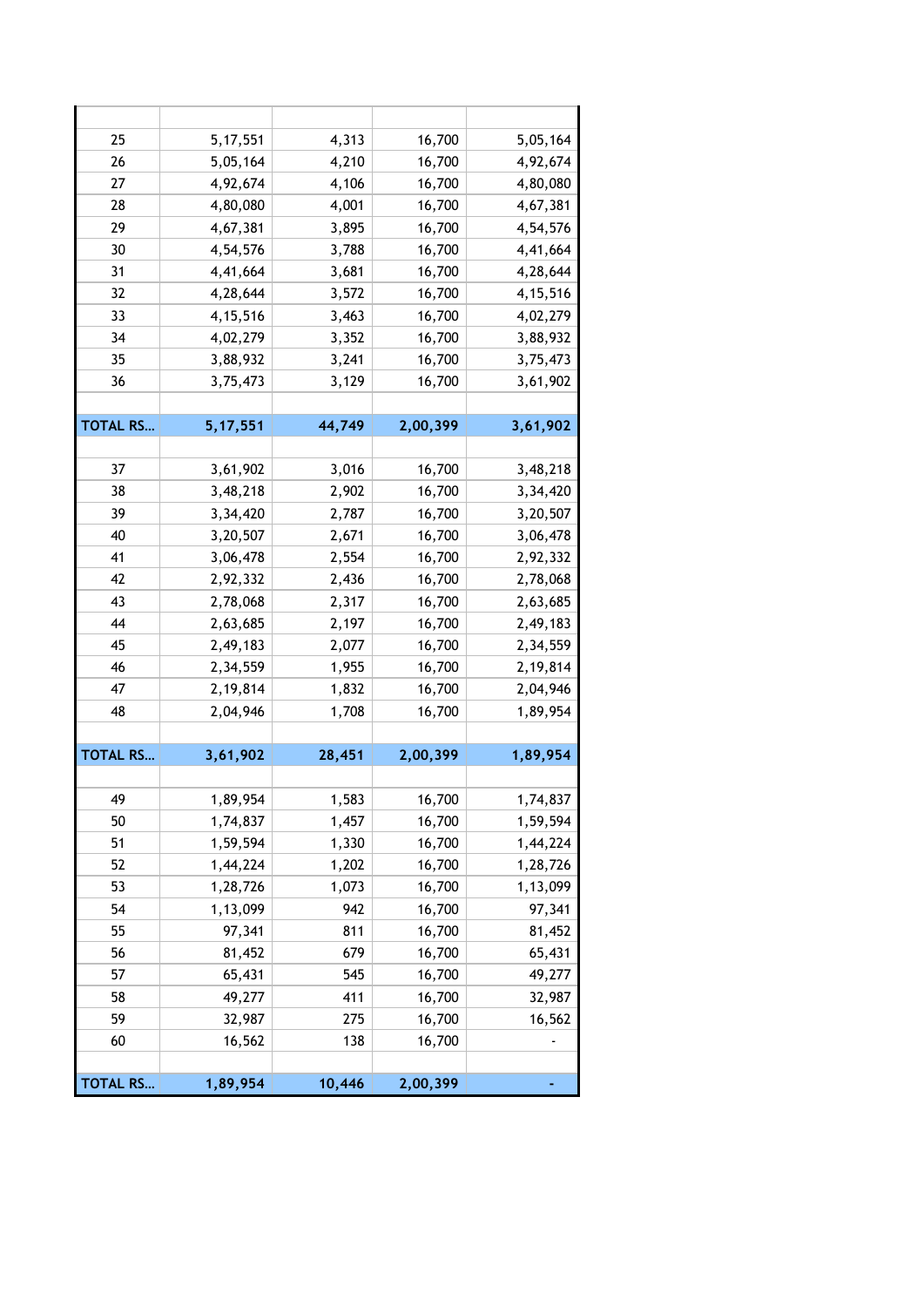| <b>ANNEXURE "I"</b>                |                   |                           |      |              |  |  |  |
|------------------------------------|-------------------|---------------------------|------|--------------|--|--|--|
| <b>LOAN REPAYMENT SCHEDULE</b>     |                   |                           |      |              |  |  |  |
|                                    |                   |                           |      |              |  |  |  |
| <b>YEARS</b>                       |                   | <b>PRINCIPAL INTEREST</b> |      | <b>TOTAL</b> |  |  |  |
|                                    |                   |                           |      |              |  |  |  |
| <b>Ist YEAR</b>                    | $=$               | 1.28                      | 0.73 | 2.00         |  |  |  |
| llInd YEAR                         | $\qquad \qquad =$ | 1.41                      | 0.60 | 2.00         |  |  |  |
| IIIrd YEAR                         | $\equiv$          | 1.56                      | 0.45 | 2.00         |  |  |  |
| <b>IVth YEAR</b>                   | $\equiv$          | 1.72                      | 0.28 | 2.00         |  |  |  |
| Vth YEAR                           | $=$               | 1.90                      | 0.10 | 2.00         |  |  |  |
|                                    |                   |                           |      |              |  |  |  |
| 7.86<br>2.16<br>Total Rs (in lacs) |                   |                           |      |              |  |  |  |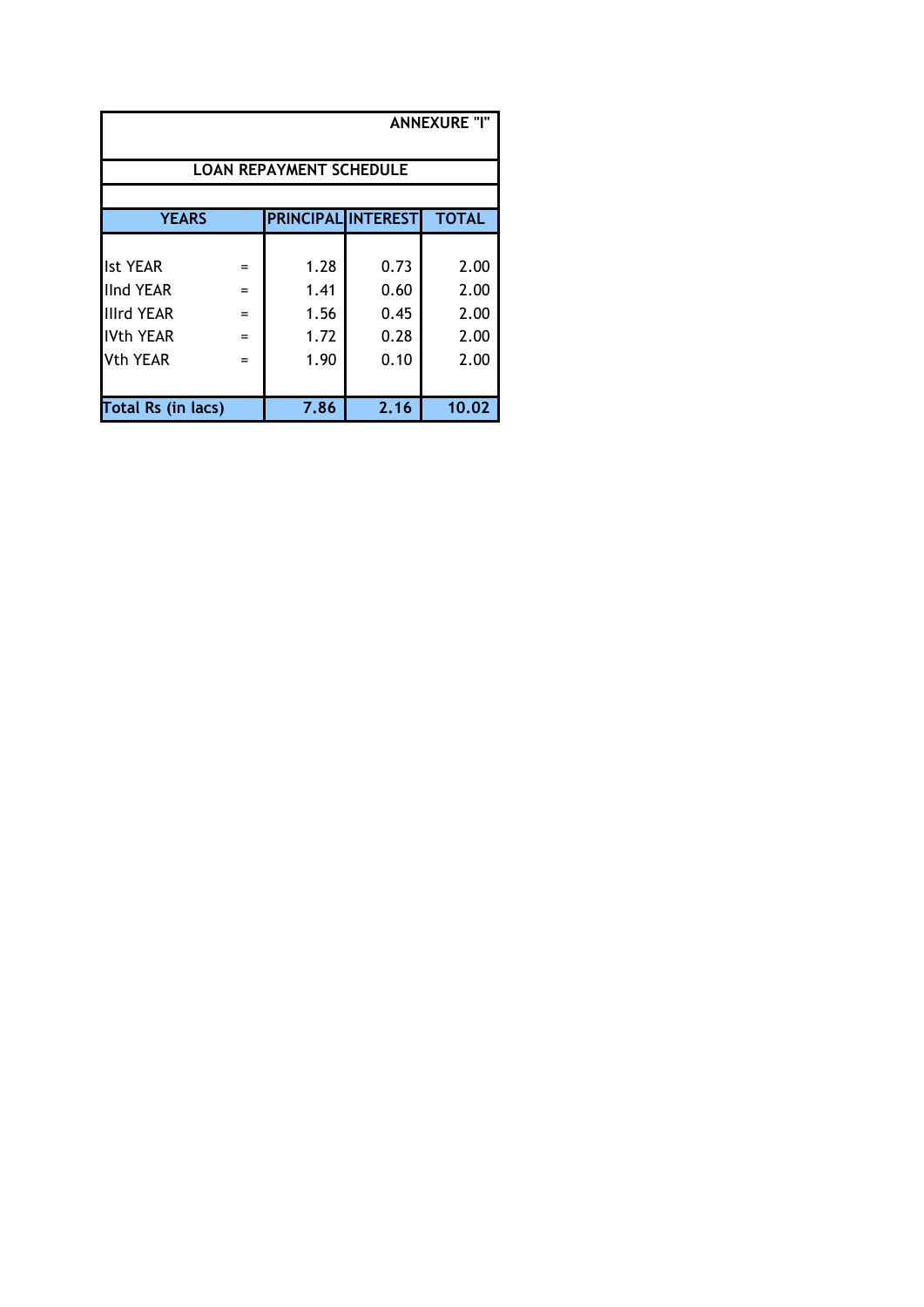| <b>ANNEXURE "J"</b> |                                                  |                                           |                                       |              |  |  |  |
|---------------------|--------------------------------------------------|-------------------------------------------|---------------------------------------|--------------|--|--|--|
|                     |                                                  |                                           |                                       |              |  |  |  |
|                     |                                                  | <b>DEBT SERVICE COVERAGE RATIO (DSCR)</b> |                                       |              |  |  |  |
|                     |                                                  |                                           |                                       |              |  |  |  |
|                     | =                                                |                                           | Cash Accruals + Interest on Term Loan |              |  |  |  |
|                     | Principal Repayment (TL) + Interest on Term Loan |                                           |                                       |              |  |  |  |
|                     |                                                  | Interest on                               | Principal                             |              |  |  |  |
|                     | <b>Cash Accruals</b>                             | <b>Term Loan</b>                          | <b>Repayment</b>                      | <b>Ratio</b> |  |  |  |
|                     |                                                  |                                           |                                       |              |  |  |  |
| <b>Ist YEAR</b>     | 4.73                                             | 0.73                                      | 2.00                                  | 1.73         |  |  |  |
| <b>IInd YEAR</b>    | 5.79                                             | 0.60                                      | 2.00                                  | 2.23         |  |  |  |
| <b>Illrd YEAR</b>   | 6.90                                             | 0.45                                      | 2.00                                  | 2.81         |  |  |  |
| <b>IVth YEAR</b>    | 8.05                                             | 0.28                                      | 2.00                                  | 3.52         |  |  |  |
| Vth YEAR            | 9.26                                             | 0.10                                      | 2.00                                  | 4.39         |  |  |  |
|                     |                                                  |                                           |                                       |              |  |  |  |
| <b>Average DSCR</b> |                                                  |                                           |                                       | 2.94         |  |  |  |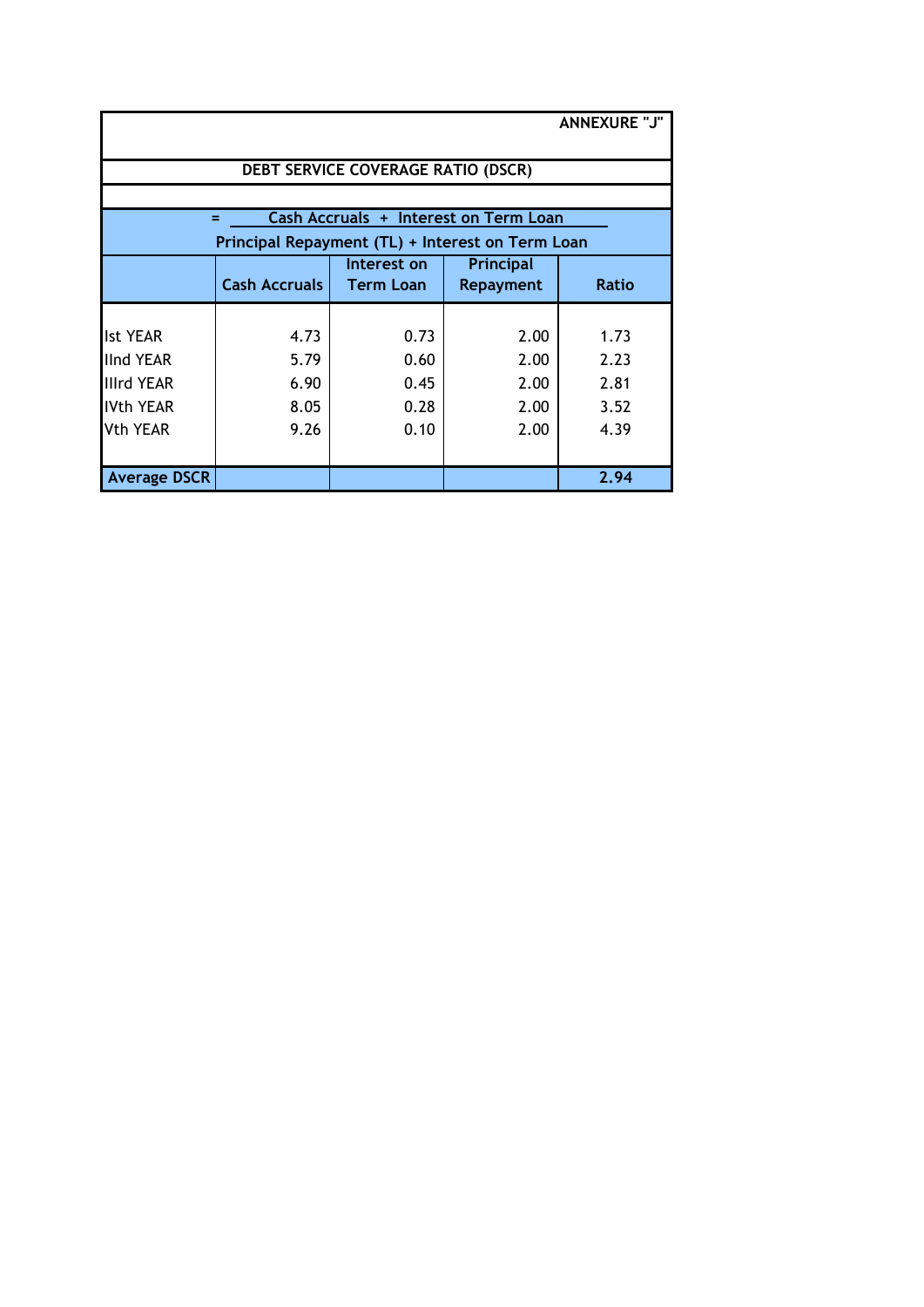|                                       |                                  |          |          |          | <b>ANNEXURE "K"</b> |  |  |  |  |
|---------------------------------------|----------------------------------|----------|----------|----------|---------------------|--|--|--|--|
|                                       | <b>BREAK EVEN POINT ANALYSIS</b> |          |          |          |                     |  |  |  |  |
|                                       |                                  |          |          |          |                     |  |  |  |  |
| <b>Particulars</b>                    | 1st Year                         | 2nd Year | 3rd Year | 4th Year | <b>5th Year</b>     |  |  |  |  |
| Fixed Cost (Rs.in Lacs)               | 20.25                            | 21.70    | 23.36    | 25.22    | 27.31               |  |  |  |  |
| Variable Cost (Rs.in Lacs)            | 21.32                            | 23.96    | 26.82    | 29.90    | 33.22               |  |  |  |  |
| Total Cost (Rs.in Lacs)               | 41.57                            | 45.67    | 50.18    | 55.12    | 60.53               |  |  |  |  |
|                                       |                                  |          |          |          |                     |  |  |  |  |
| Sales (Rs. in Lacs)                   | 44.10                            | 49.61    | 55.57    | 61.99    | 68.92               |  |  |  |  |
|                                       |                                  |          |          |          |                     |  |  |  |  |
| Contribution (Sales-VC) (Rs. in Lacs) | 22.79                            | 25.65    | 28.75    | 32.09    | 35.70               |  |  |  |  |
|                                       |                                  |          |          |          |                     |  |  |  |  |
| $B.E.P$ in $%$                        | 88.88                            | 84.62    | 81.26    | 78.60    | 76.51               |  |  |  |  |
|                                       |                                  |          |          |          |                     |  |  |  |  |
| Break Even Sales (Rs. In Lacs)        | 39.20                            | 41.98    | 45.15    | 48.72    | 52.73               |  |  |  |  |
|                                       |                                  |          |          |          |                     |  |  |  |  |
| Break Even Point (Kgs per Year)       | 18,664                           | 19,039   | 19,501   | 20,043   | 20,658              |  |  |  |  |
|                                       |                                  |          |          |          |                     |  |  |  |  |
| Break Even Point (Kgs per Day)        | 74.66                            | 76.16    | 78.00    | 80.17    | 82.63               |  |  |  |  |